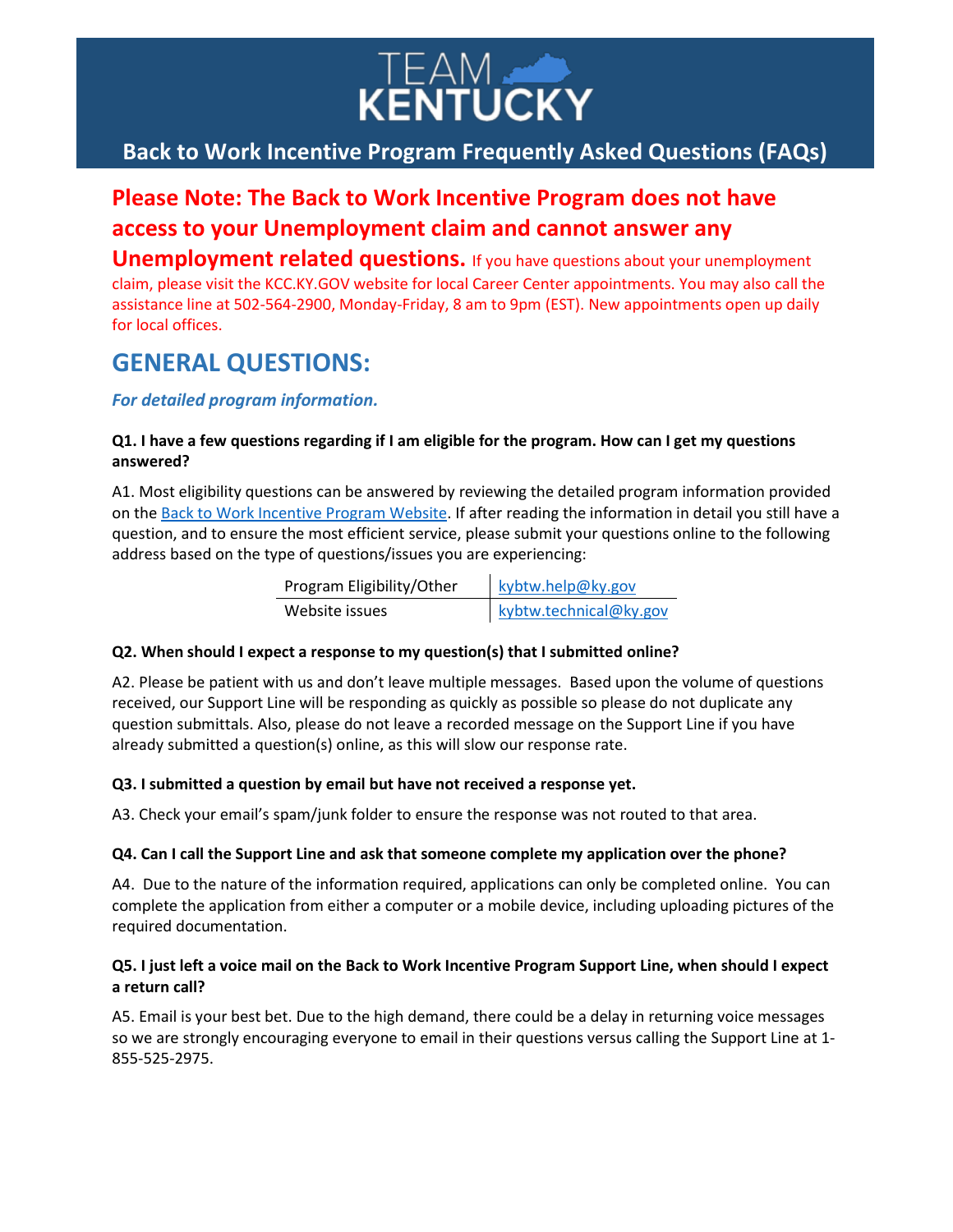#### **Q6. I submitted my online application. How do I know the status of my application?**

A6. You can always check the status of your application by returning to the confirmation email you received upon submitting your application and clicking on the status link. The statuses are as follows:

| <b>Status</b>                   | <b>Description</b>                                                                                                     |
|---------------------------------|------------------------------------------------------------------------------------------------------------------------|
| Application Initiated           | The first status after an application has been initiated                                                               |
| Application Ready for Review    | The status after the application is submitted by the applicant                                                         |
| Application Incomplete          | When administrators mark a claim as incomplete and will reach out to applicant                                         |
| <b>Application Re-Submitted</b> | When the applicant resubmits the missing documents                                                                     |
| <b>Application Denied</b>       | When administrators denies an application                                                                              |
| Application in Review           | When administrators add review comments on the application - Applications will be<br>reviewed on or after October 4th. |
| Final Approval                  | When administrators have ALL documentation and payment can be made                                                     |
| Paid and Closed                 | When administrators mark the application paid and therefore closed-out                                                 |
| <b>Application Withdrawn</b>    | When the applicant withdraws the application administrators can apply this status                                      |

## **Q7. What hours can I call the Support Line?**

A7. A recorded message can be left at any time on the Back to Work Incentive Program Support Line, however emailing [kybtw.help@ky.gov](mailto:kybtw.help@ky.gov) is the preferred method of communication. Recorded calls left on the support line will be returned Monday-Friday, 8 am to 5pm. All calls will be returned from the 1- 855-525-2975 number, so please be sure to answer the call.

## **Q8. What happens if I miss a call?**

A8: If you miss your call, do not call back. Your message will be placed back in the call return queue and an associate from the Support Line will return your call. All calls will be returned from the 1-855-525- 2975 number, so please be sure to answer the call.

#### **Q9. I submitted my application online, what type of response should I expect?**

A9. Applications are accepted starting on August 2, 2021 through October 1, 2021. Beginning on October 4, 2021 the Public Protection Cabinet (PPC) will begin reviewing and processing applications.

#### **Q10. How do you decide whom to pay first?**

A10. Back to Work Incentive Program payments will be made to applicants on a first-hired, first-paid basis (i.e., those who are hired earlier will be paid before those hired later).